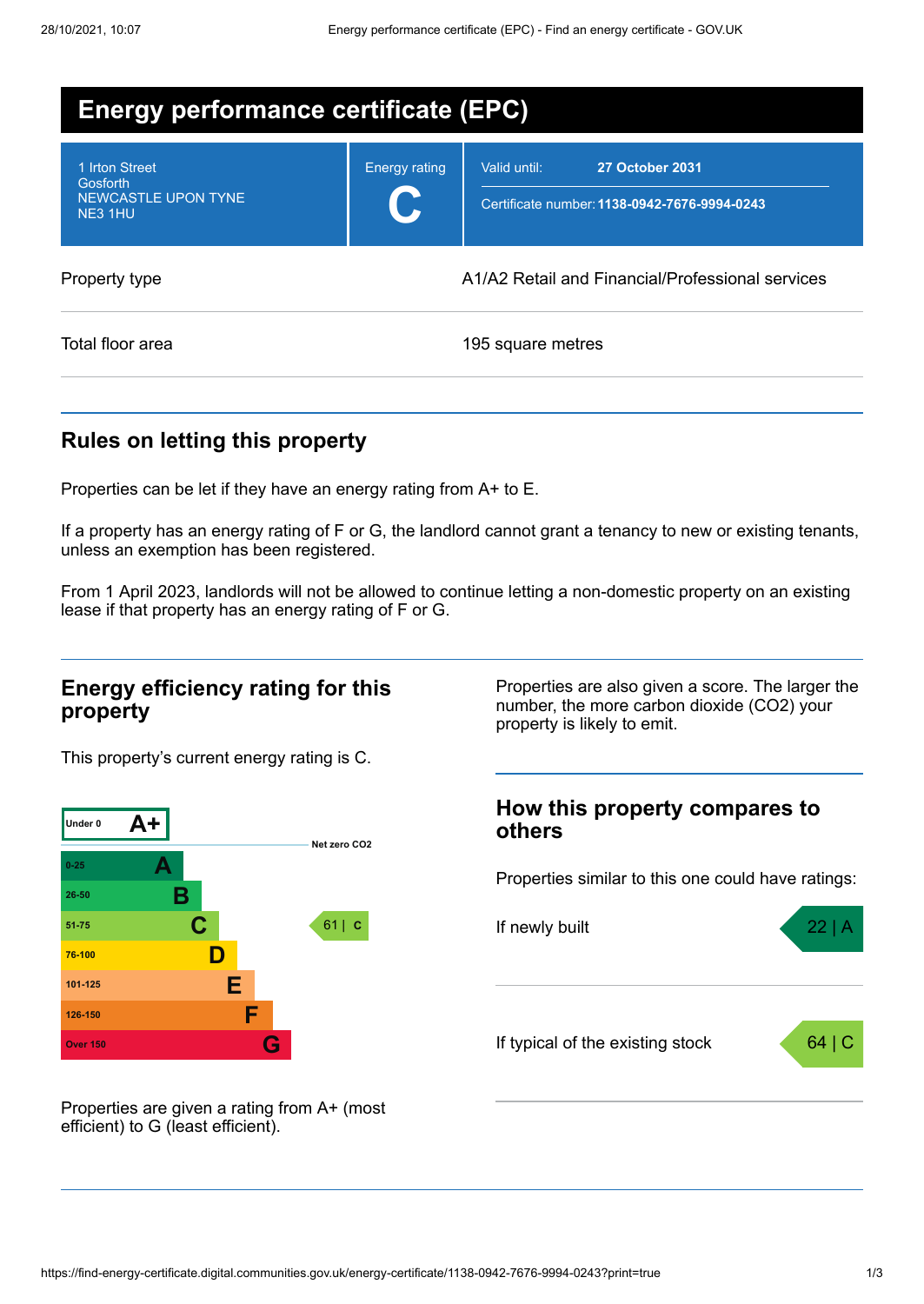# **Breakdown of this property's energy performance**

| Main heating fuel                          | <b>Natural Gas</b>                     |
|--------------------------------------------|----------------------------------------|
| <b>Building environment</b>                | <b>Heating and Natural Ventilation</b> |
| Assessment level                           | 3                                      |
| Building emission rate (kgCO2/m2 per year) | 77.1                                   |
| Primary energy use (kWh/m2 per year)       | 449                                    |
|                                            |                                        |

### **Recommendation report**

Guidance on improving the energy performance of this property can be found in the recommendation report [\(/energy-certificate/6621-3254-7201-2870-4539\)](https://find-energy-certificate.digital.communities.gov.uk/energy-certificate/6621-3254-7201-2870-4539).